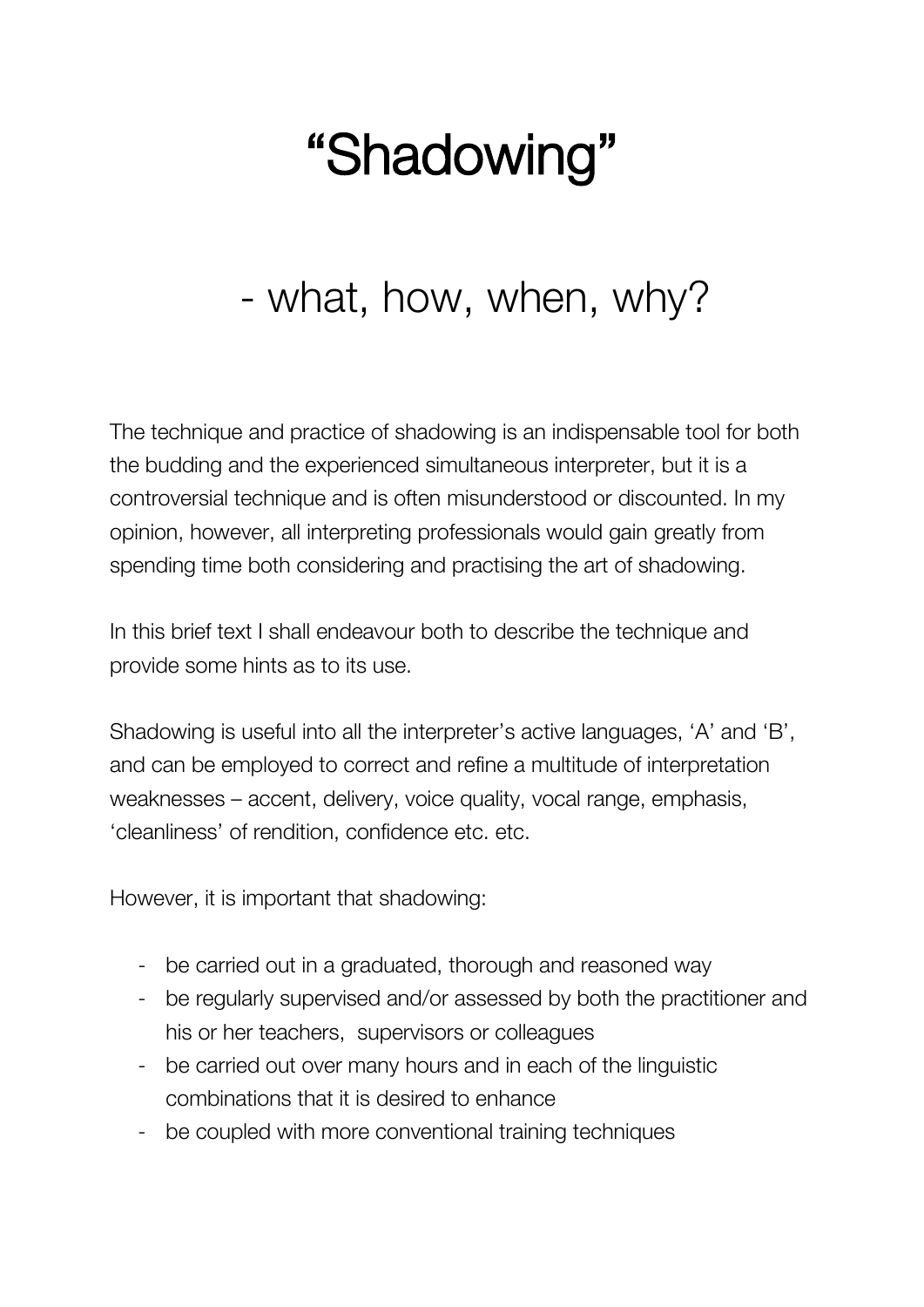The technique consists of spending many hours in a real or virtual booth shadowing an able and fluent speaker of the target language. As the goal is to replicate the neurological and intellectual demands of simultaneous interpretation, a simple laptop/ipod/headphone combination will suffice, in the absence of a true booth. Using MP3/MP4 or flash files, DVDs, CDs or audio cassettes, choose speakers who are expressing themselves in their mother tongue and who have an excellent mastery thereof, without strong regional accents, and with a gift of oratory which allows full expression of the native cadences of the language. It cannot be over-emphasised that your chosen speaker must be carefully selected, as a function of accent, elocution, delivery, register etc.

This is an excellent technique at many levels, as (this being a marked trend among recent neuro-linguistic and neurological expert studies) shadowing involves some 80% of the neuro-linguistic operations involved in simultaneous interpretation, the only factor missing being that of language transfer.

Shadowing initially involves repeating the words of the speaker without modification. This allows the interpreter's brain, ears and mouth, working as they do in concert, to begin to reproduce the sounds and rhythms of the target language, without conscious mental effort, and begins to create the 'linguistic muscle memory' naturally acquired by children learning their own tongue. This will require many tens of hours of actual speech production – it is essential that the language actually be voiced, or the exercise is useless.

It is also recommended, in the case of an actual or potential 'B' language, to shadow with a text, as it is true to say that we cannot hear or apprehend what we do not know, and if we do not hear all the articles, prepositions,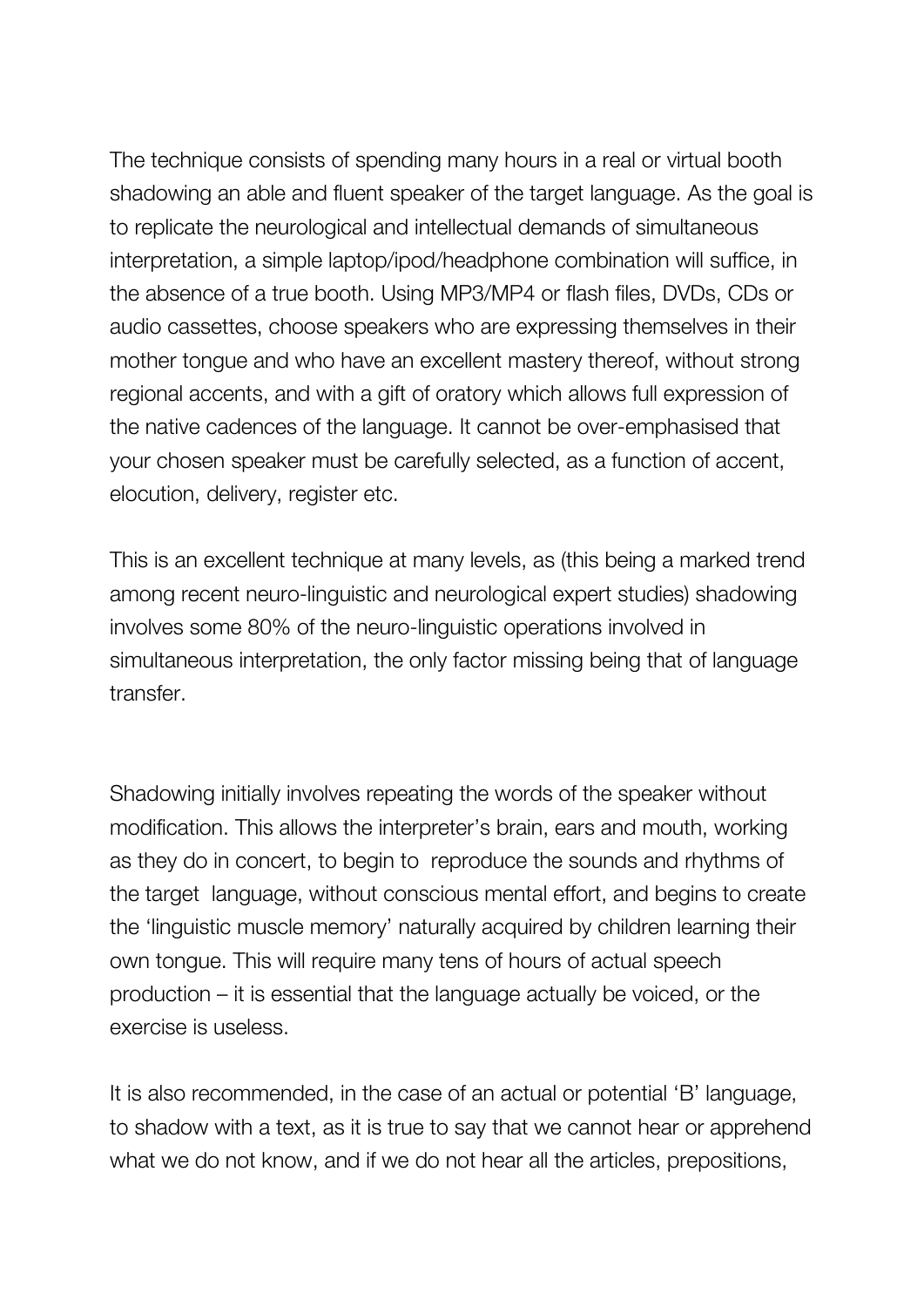and smaller sounds that make a native speaker sound native, we will not reproduce those sounds in our shadowing, and will lose much of the potential benefit. Here again, it is useful to record your shadowing, and then replay it, comparing it to the text.

The prime goal of the exercise is to accustom brain, ears and mouth to the flawless and (eventually) effortless production of the sounds and cadences of what may be (in the case of a 'B') a foreign language. The goal here is to establish a new network of synapses and neuronal pathways, this being an essential stage in the interpreter's acquisition of each new language combination. It should not be thought that all lessons learned in the successful mastery of one combination can simply and instantaneously be transposed to another – many hours of actual practice are required for each language pair, and there are no shortcuts!

Let us now begin to look in a more concrete way at the actual practice of the technique.

While shadowing, it is important to experiment with differing levels of **time** lag or 'recul' (say from 0.5 to 5 seconds), introducing a certain elasticity to reflect the fluctuating demands imposed by the speaker and to train the brain to cope with larger or smaller linguistic buffer spaces in the language combination being employed.

At the same time, gradually introduce expressions of your own, allowing for varying semantic (but of course not substantive) distance from the speaker. At one extreme you may wish to decide in advance to modify one or two words per sentence, and at the other to leave only one or two words unchanged.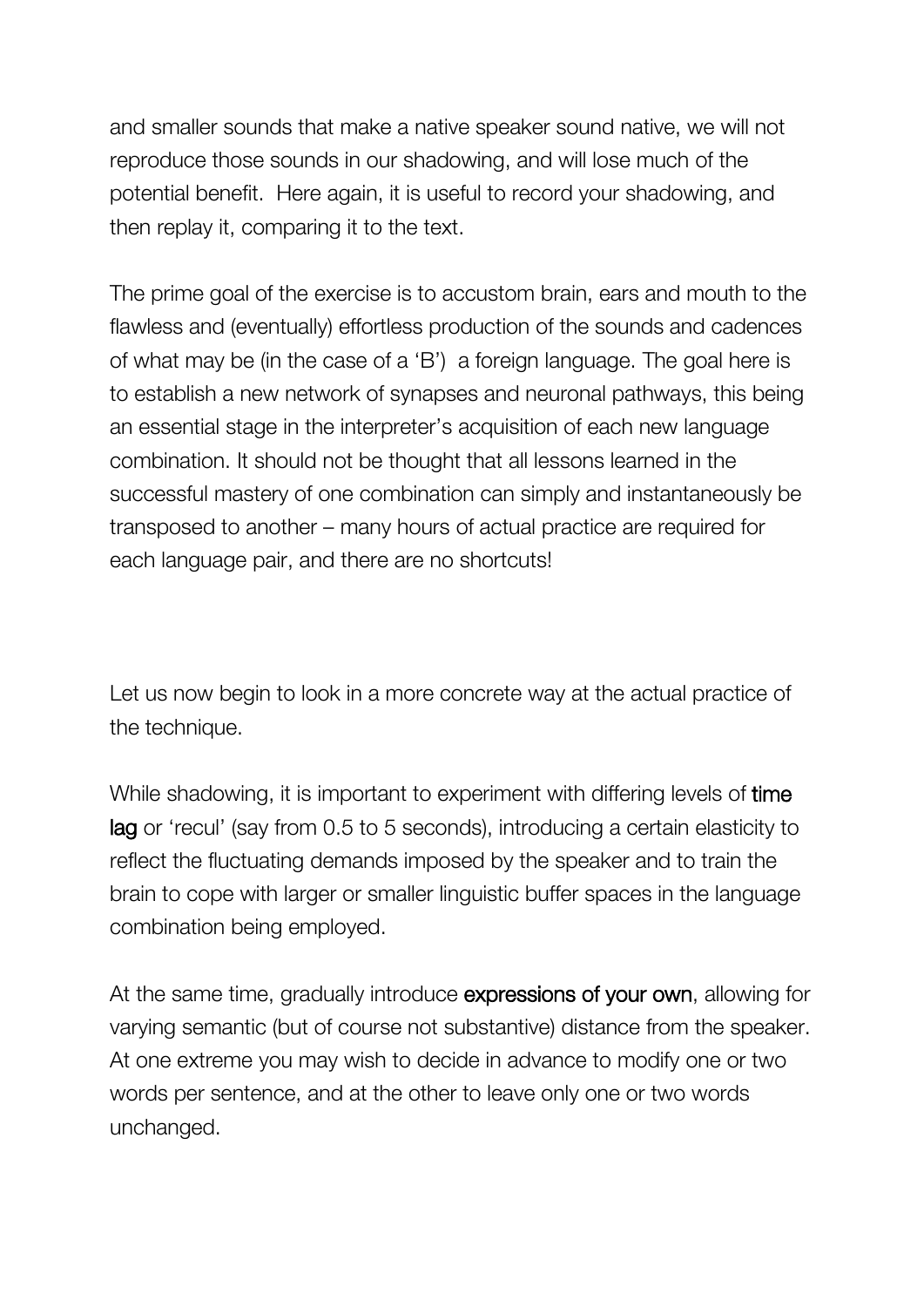In order to approach, in the 'B' language, the facility which characterises an experienced interpreter's work into his/her mother tongue, it is also important to train both voice and brain to ensure acceptable linguistic production while mental processing efforts are required elsewhere. To this end, it is useful while shadowing to practice (for example) writing numerical sequences involving fixed gradations (1, 3, 5, 7... or 1, 6, 11, 16, 21 etc.), which can then be self-checked after the exercise, along with the recorded interpretation.

Another variant might involve writing down poems or song lyrics, which the interpreter knows by heart, while interpreting. Using increasingly complex sequences is doubly fruitful, and the goal, evidently, is to guarantee an acceptable level of linguistic production even while mental processing efforts are devoted to other, more noble, tasks such as actually understanding and transposing concepts and ideas! Such exercises are useless, of course, unless both spoken and written productions are assessed for accuracy and acceptability.

Many interpreters experience difficulties, in the booth, in adopting a register or 'persona' which differs from their own, and shadowing can be very helpful in acquiring these more thespian-related skills which can so often make the difference between a good and an excellent interpretation. Thus, shadowing speakers who are expressing joy, grief, anger, sorrow or enthusiasm, will begin to instill the required 'muscle memory' that will allow the interpreter (when the chips are down and lack of the appropriate vocabulary or register would severely damage the credibility of the interpretation) appropriately and confidently to transmit the entire message and sentiments of the speaker. To this end, it is useful to shadow speakers who are expressing strong or even excessive emotion, without fear of drifting into caricature, given that there will always be a filter or some loss of intensity between 'shadower' and 'shadowee'.

The above exercise is of particular utility in the interpreter's 'B' language, as